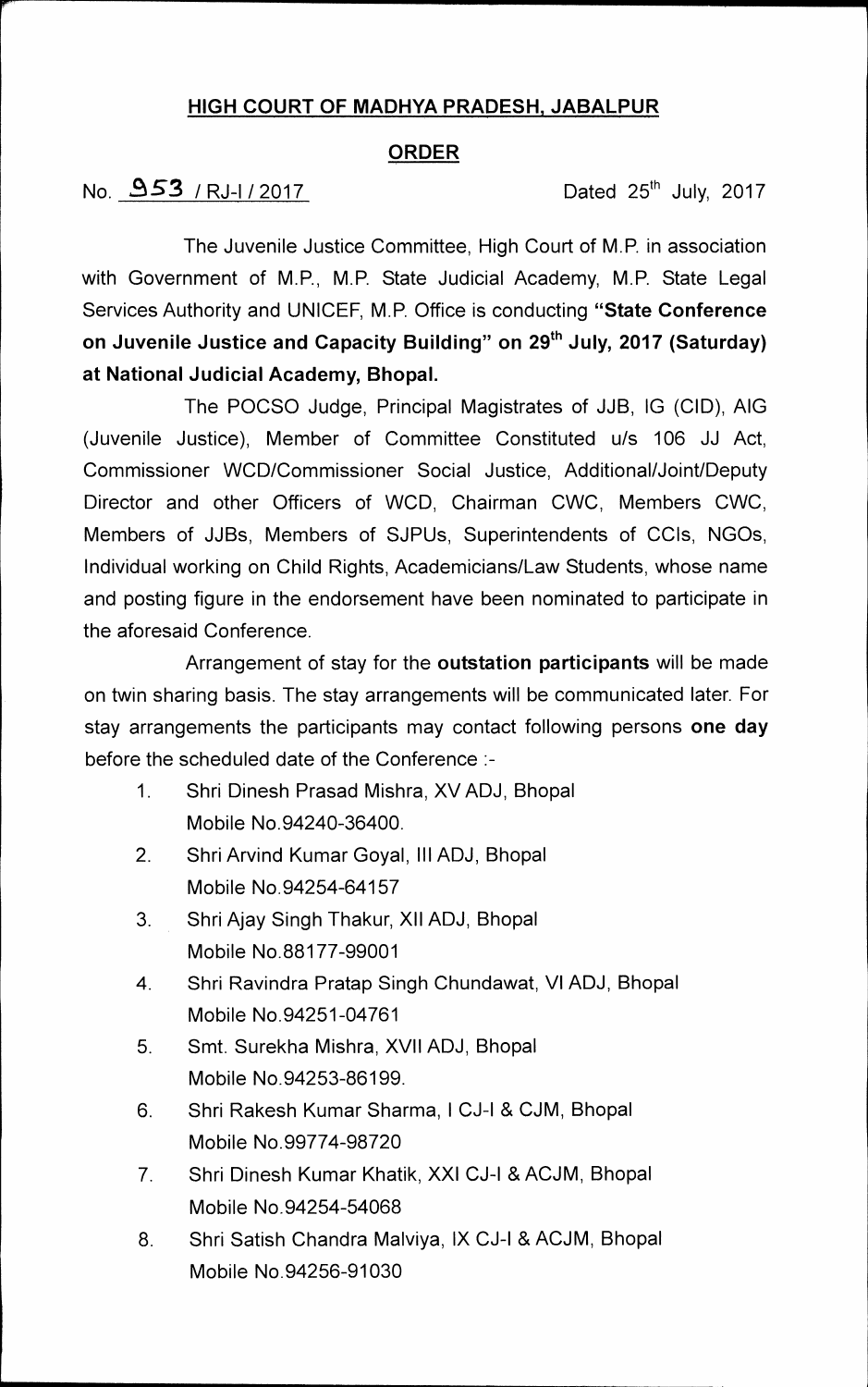- 9. Smt. Neelam Mishra, VI CJ-I, Bhopal Mobile No.94258-93042
- **10. Shri Amzad Ali, XIX CJ-I, Bhopal Mobile No.89894-09786**
- **11. Shri Pravin Kumar Sinha, VII CJ-I & District Registrar, Bhopal Mobile No.94070-16665**
- **12. Shri Rakesh Kumar Patidar, XI CJ-I, Bhopal Mobile No.95896-27979**
- **13. Shri Krishna Agrawal, V AJ to I CJ-II, Bhopal Mobile No.91794-98409.**

### **Note :-**

- **1. The accommodation for participants of the places more than 200**  kms will be made available from the evening of 28<sup>th</sup> July 2017.
- **2. The TA /DA of the participants is reimbursable only as per Govt. rules.**
- **3. The accommodation for participants (Non-Government) shall be arranged by UNICEF.**
- **4. Arrangement for kids or attendants viz, guard, driver etc. will not be made Participating Judicial Officers are directed to observe following**

## **instructions :-**

- **1. Barring exceptional circumstances, the participants nominated for the Conference shall not pray for adjustment.**
- **2. Stay for Judicial Officers is arranged at Guest House NO. 1 National Judicial Academy.**
- **3. The participants shall report by 10:00 AM on the day of Conference at Auditorium National Judicial Academy, Bhadbhada Road, Suraj Nagar, Bhopal.**
- **3. The participants shall be dressed soberly during the Conference.**
- **4. The participants shall be provided with tea, breakfast, lunch and dinner during their period of stay for the Conference.**

**BY ORDER**   $5.0$ 

**(MOHD. FAHIM ANWAR) REGISTRAR GENERAL** 

**Dated 25<sup>th</sup> July, 2017** 

**Endt. No.** *51/* **/ RJ-I / 2017** 

**Copy forwarded to:-** 

**1. The Principal Secretary, Government of M.P., Law & Legislative Affairs Department, Vindhyachal Bhawan, Bhopal for information.**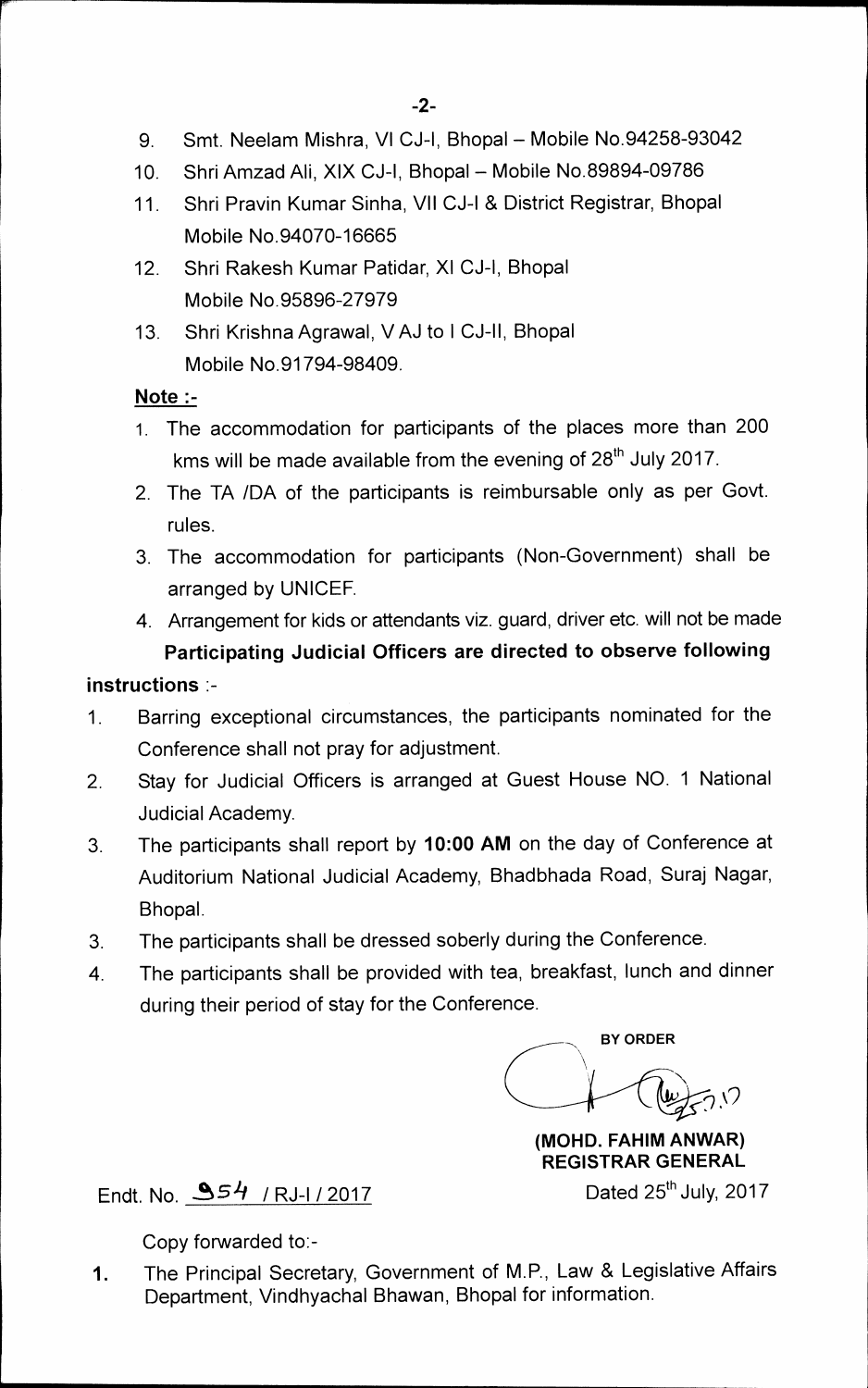**2.** 

- **1. Smt. Savita Dubey, VII ADJ, Bhopal.**
- **2. Shri Gyan Prakash Agarwal, Special Judge SC/ST (P.A) Act, Khandwa.**
- **3. Ku. Jasveer Kaur Sasan, I ADJ, Ujjain.**
- **4. Smt. Tripti Sharma, I ADJ, Raisen.**
- **5. Ku. Neeta Gupta, I ADJ, Shajapur.**
- **6. Smt. Vandana Jain, I ADJ, ltarsi, District Hoshangabad.**
- **7. Shri Arvind Raghuvanshi, I ADJ, Begumganj, District Raisen.**
- **8. Smt. Shashi Singh, I ADJ, Vidisha.**
- **9. Smt. Niharika Singh, I ADJ, Hoshangabad.**
- **10. Smt. Deepali Sharma, V ADJ, Khandwa.**
- **11. Smt. Jyoti Mishra, AJ to I CJ-I, Vidisha.**
- **12. Smt. Neelum Shukla, II AJ to I CJ-I, Hoshangabad.**
- **13. Smt. Shweta Tiwari, III AJ to I CJ-II, Ujjain.**
- **14. Smt. Vinita Gupta, III CJ-II, Dewas.**
- **15. Smt. Shivani Sharma, I CJ-II, Damoh.**
- **16. Shri Sachin Jyotishi, II CJ-II, Balaghat.**
- **17. Smt.Neelima Dev Dutt, Ill CJ-II, Jhabua.**
- **18. Smt. Jyotsna Arya, V CJ-II, Sehore.**
- **19. Smt. Swpanshree Singh, III CJ-II, Mandla.**
- **20. Sushri Renu Khes, II CJ-II, Raisen.**
- **21. Smt. Pushplata Singh, Commissioner, I.C.D.S.**
- **22. Smt. Jayshree Kiyavat, Commissioner, Women Empowerment.**
- **23. Smt. Neelam Sami Rao, Commissioner, Social Justice Department.**
- **24. Divisional Railway Manager, Bhopal Division, Bhopal.**
- **25. Secretary, M.P. Child Rights Protection Commission.**
- **26. Mayor, Municipal Corporation, Bhopal.**
- **27. President, Jila Panchayat, Sehore.**
- **28. Shri Vibhashu Joshi (representative of Civil Society)**
- **29. Smt. Rajpal Kaur, Addl. Director, Directorate, ICDS**
- **30. Shri R.P. Ramanwal, Addl. Director, Directorate, ICDS**
- **31. Smt. Seema Thakur, Addl. Director, Directorate, Women Empowerment**
- **32. Shri Sunil Singh, Addl. Director, Directorate, Women Empowerment**
- **33. Shri Akshay Shrivastava, Joint Director, Directorate, Women Empowerment**
- **34. Shri Rajesh Mehra, Joint Director, Indore.**
- **35. Shri Shiv Kumar Sharma, Joint Director, Hoshangabad.**
- **36. Sushri Swarnima Shukla, Joint Director, Bhopal.**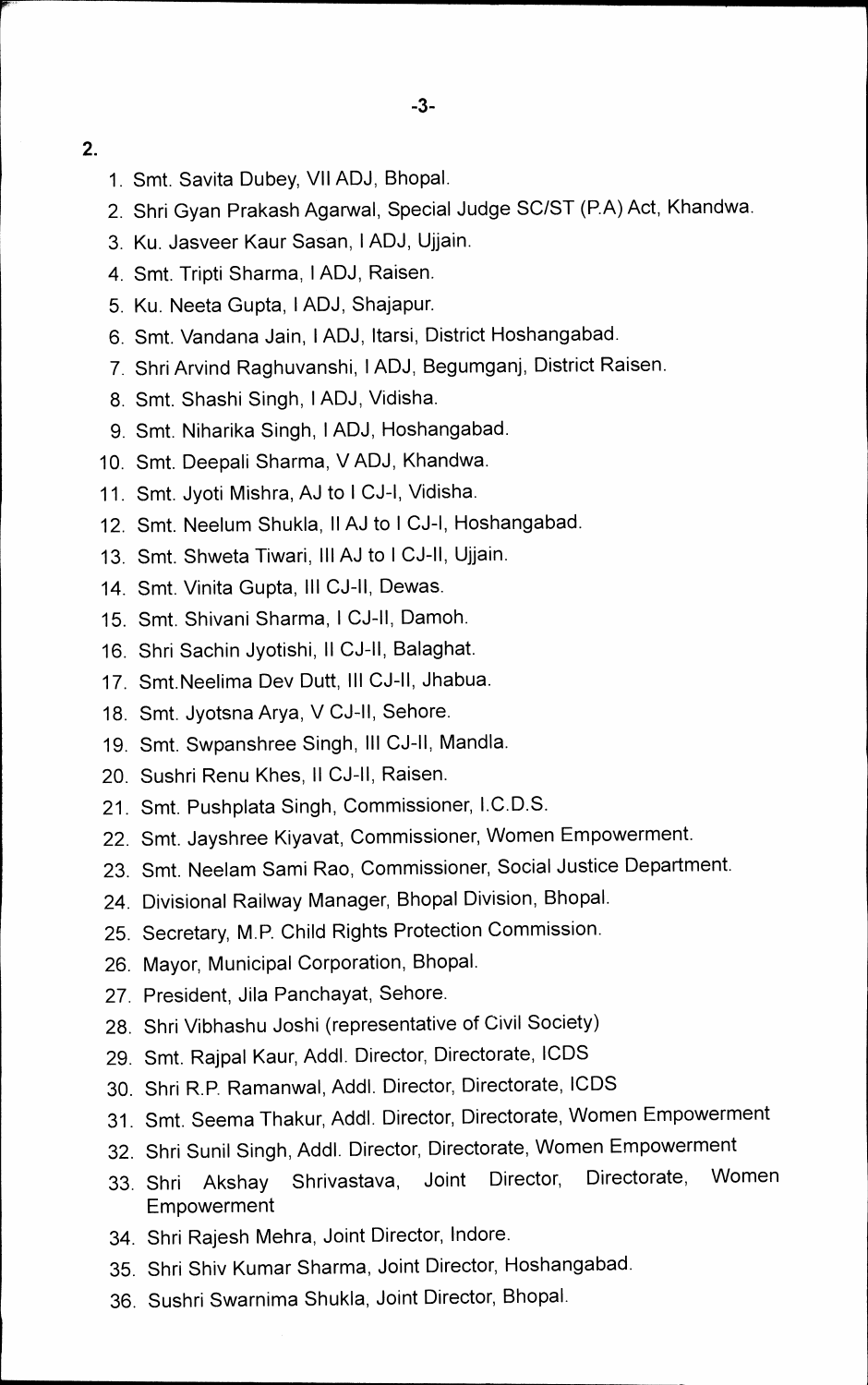- **37. Shri Laxmi Narayan Kandwal, Joint Director, Rewa.**
- **38. Shri B.L. Prajapati, Joint Director, Shahdol.**
- **39. Smt. Shashi Shyam Uikey, Joint Director, Sagar.**
- **40. Shri N.S. Tomar, Joint Director, Ujjain.**
- **41. Shri D.K. Siddhart, Joint Director, Chambal.**
- **42. Sushri Seema Sharma, Joint Director, Jabalpur.**
- **43. Shri H.K. Sharma, Joint Director, Gwalior.**
- **44. Shri Yogendra Yadav, Deputy Director, Directorate, Women Empowerment**
- **45. Smt. Manglesh Singh, Deputy Director, Bhopal.**
- **46. Shri Harish Kumar Khare, Deputy Director, Narmadapuram.**
- **47. Smt. Rama Mukati, Deputy Director, Rewa.**
- **48. Smt. Sajan Aloona, Deputy Director, Shahdol.**
- **49. Smt. Manisha Lumba, Deputy Director, Jabalpur.**
- **50. Shri Sanjay Agrawal (Incharge), Deputy Director, Chambal.**
- **51. Smt. Manjula Tiwari, Deputy Director, lndore.**
- **52. Shri Rajesh Gupta, Deputy Director, Ujjain.**
- **53. Smt. Rekha Singhal (Agrawal), Deputy Director, Gwalior.**
- **54. Shri R.C. Tripathi, Deputy Director, Sagar.**
- **55. Shri Rahul Sanghir, District Women Empowerment, Bhopal.**
- **56. Shri Shalin Sharma, District Women Empowerment, Gwalior.**
- **57. Shri R.B. Goyal, District Women Empowerment, Gwalior.**
- **58. Shri Akhilesh Mishra, District Women Empowerment, Jabalpur.**
- **59. Shri Abhijeet Pachori, District Women Empowerment, Seoni.**
- **60. Shri Brajesh Chouhan, President, Child Welfare Committee, Sehore.**
- **61. Shri Rakesh Kumar Agrawal, President, Child Welfare Committee, Katni.**
- **62. Smt. Akshata Joshi, President, Child Welfare Committee, Khargoan.**
- **63. Shri Jitendra Kumar Jain, President, Child Welfare Committee, Shivpuri.**
- **64. Shri Anil Agrawal, President, Child Welfare Committee, Hoshangabad.**
- **65. Smt. Meera Jain, Member, Child Welfare Committee, Ujjain.**
- **66. Smt. Rekha Shridhar, Member, Child Welfare Committee, Bhopal.**
- **67. Shri Devendra Dua, Member, Child Welfare Committee, Harda.**
- **68. Shri Prahalad Kumar Sen Member, Child Welfare Committee, Neemuch.**
- 69. Shri Ravindra Soliya, Member, Child Welfare Committee, Shajapur.
- **70. Smt. Mitali Pradhan, Member, Juvenile Justice Board, Dhar.**
- **71. Shri Bhupendra Sehgal, Member, Juvenile Justice Board, Shajapur.**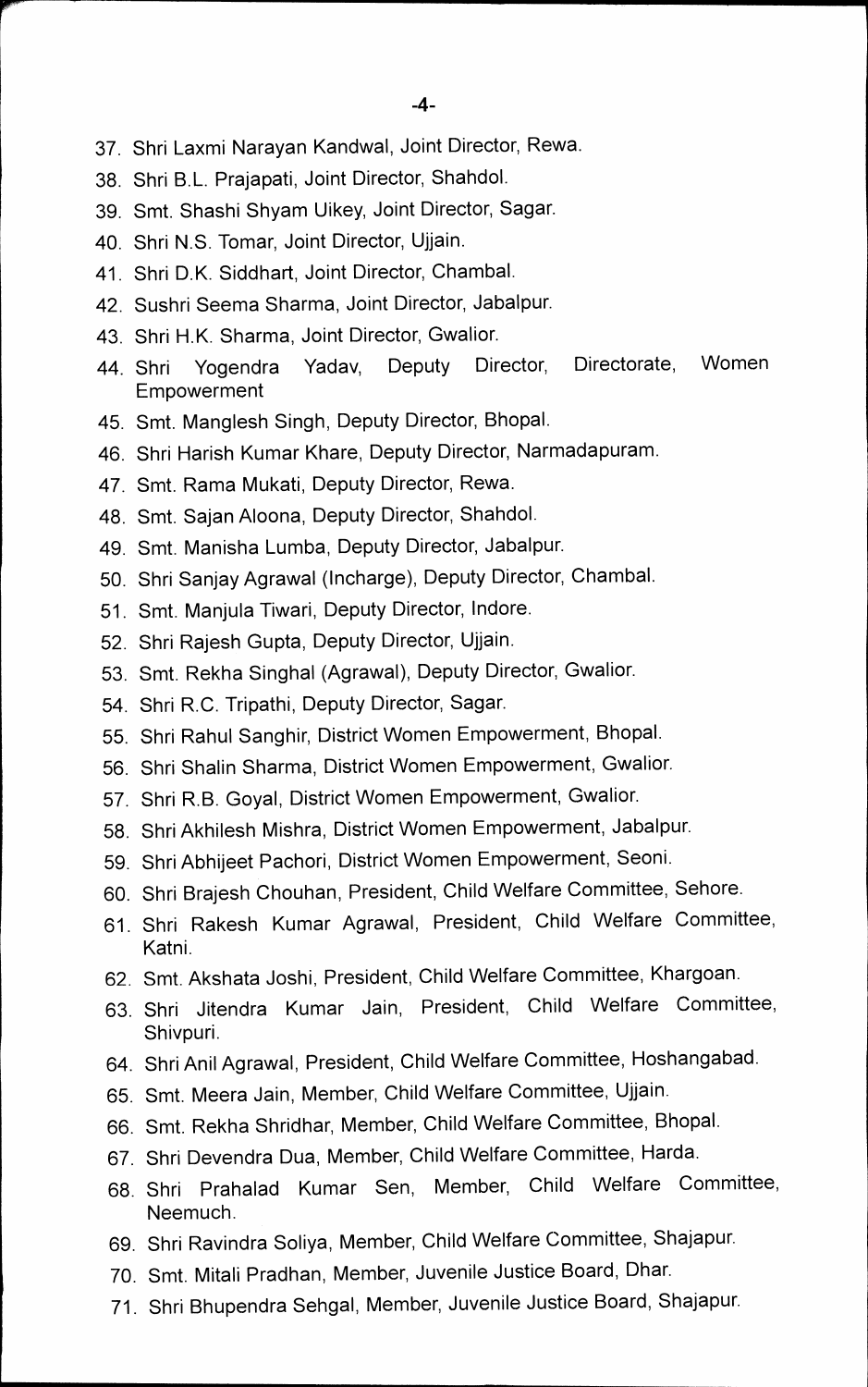- **72. Smt. Ritu Gokul Patwa, Member, Juvenile Justice Board, Bhopal.**
- **73. Smt. Anusuiya Raghuvanshi, Member, Juvenile Justice Board, Guna.**
- **74. Shri Sunil Dubey, Member, Juvenile Justice Board, Bhind.**
- **75. Smt. Rinku Sharma, Superintendent, Samprekshan Grah, Gwalior.**
- **76. Smt. Vishakha Sapre, Superintendent, Special Cell (Girl), Indore.**
- **77. Smt. Antoniya Kujur, Superintendent, Bal Grah, Bhopal**
- **78. Shri Dinesh Kumar Chandel, Superintendent, Samprekshan Grah, Guna.**
- **79. Shri Jitendra Gupta, Superintendent, Samprekshan Grah, Rewa.**
- **80. Shri Devendra Gupta, Manager, Nitya Seva Society, Bhopal (Bal Grah).**
- **81. Shri Grish Tiwari, Manager, Ashram Santi Niketan Shikchha Samiti, Gwalior.**
- **82. Shri Shourabh Gupta, Manager, Shri Gahoi Shikchha Prasar Samiti, Mihona, District Bhind.**
- **83. Shri Sanjeev Singh, SOS, Bharti Bal Gram.**
- **84. Shri Ishwar Singh Chouhan, Manager, Gyan Path Shikchha Samiti, Bhopal (Khula ashrey Grah).**
- **85. Smt. Apurva Sharma, Manager, Udaan Social Welfare Development, Bhopal.**
- **86. Shri Arvind Barjatiya, Seva Bharti Madhya Bharat Matra Chhaya, Indore.**
- **87. Shri Devesh Shrivastava, Seva Bharti Madhya Bharat Matra Chhaya, Jabalpur.**
- **88. Shri Anil Soni, Bake Bihari Kunj, Bahu uddeshiya, Datia.**
- **89. Shri Deepak Bairagi, Vidisha Social Welfare Organisation, Vidisha.**
- **90. Shri Ashish Singh, Asstt. Director, ICPS, Directorate Women Empowerment.**
- **91. Shri Anurag Sharma, DIG, Bhopal.**
- **92. Shri Arvind Tiwari, DIG, Bhopal.**
- **93. Shri Dinesh Singh Chouhan, DSP, Bhopal.**
- **94. Sushri Nisha Reddy, DSP, Indore.**
- **95. Shri Ghanshyam Bamniya, DSP, Alirajpur.**
- **96. Shri Anil Kumar Purohit, Inspector, Bhopal.**
- **97. Smt. Kusum Baskale, Inspector, Indore.**
- **98. Sushri Kalpana Mishra, Inspector, Ujjain.**
- **99. Shri Ram Prasad Mishra, Sub-Inspector, Bhopal.**
- **100. Shri Bhupendra Singh Sengar, Head Constable, Guna.**
- **101. Shri Prashant Dubey, Director, Awaj, Bhopal.**
- **102. Sushri Archana Sahay, Director, AARAMBH, Bhopal.**
- **103. Sushri Shivani Taneja, Director, Muskaan, Bhopal.**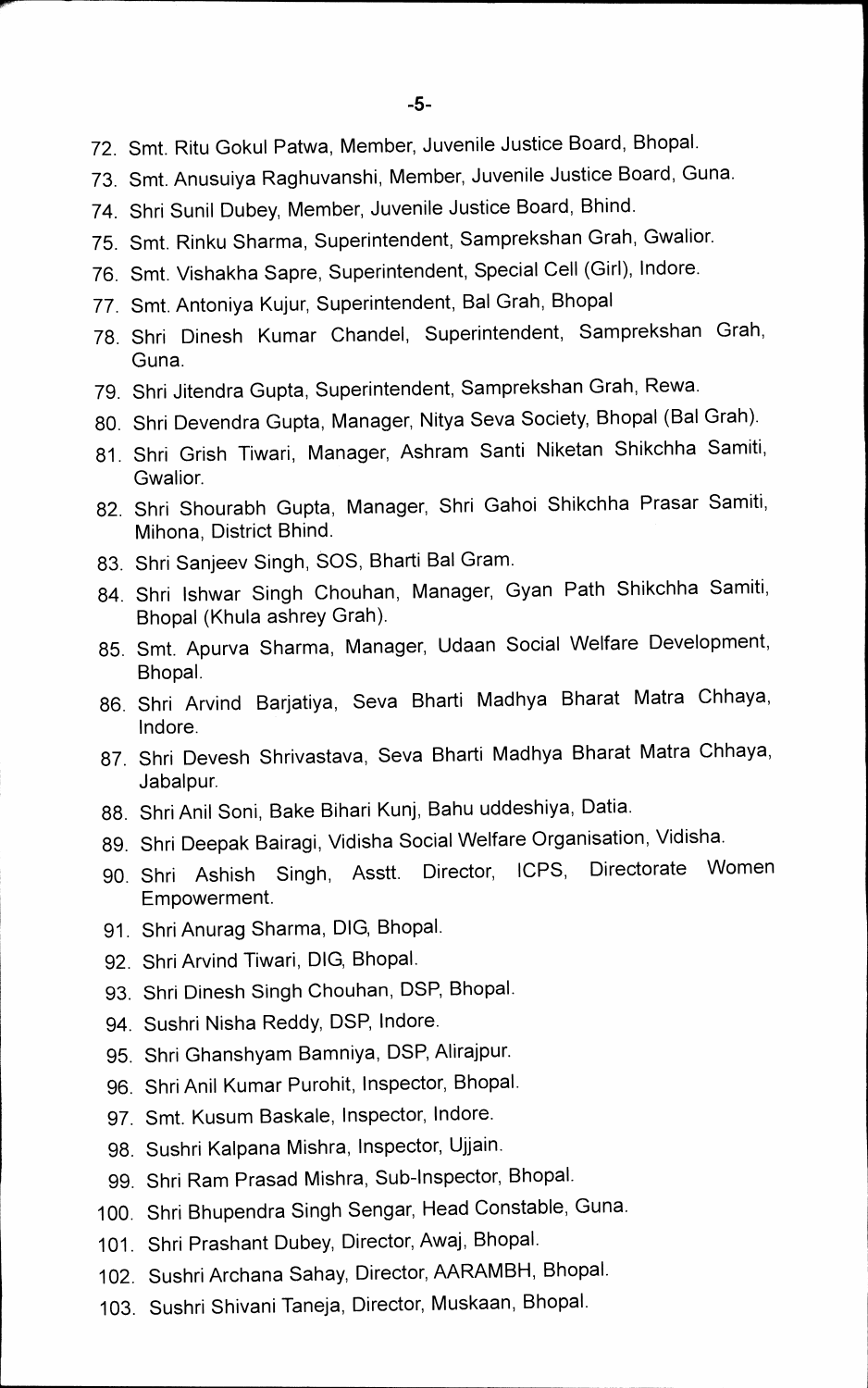- **104. Shri Rajeev Bhargava, NIWCYD, Bhopal.**
- **105. Shri Washim, Director, AAS India, lndore.**
- **106. Shri Praveen Gokhale, Head, Pahal Jan Vikas Sansthan, lndore.**
- **107. Father Thomas, Director, Manav Vikas Seva Sansthan, Sagar.**
- **108. Shri Mahendra Khare, Director, Jan Mangal Sansthan, Chhindwara.**
- **109. Sushri Archana Singh, Director, PRADAN, Jabalpur.**
- **110. Shri Rakesh Jain, Director, Citizen-cop, Indore.**
- **111. Prof. Uday Pratap Singh, Faculty, NLIU, Bhopal.**
- **112. Prof. Raka Arya, Faculty, NLIU, Bhopal.**
- **113. Prof. Divya Salim, Faculty, NLIU, Bhopal.**
- **114. Prof. Sangeeta Shukla, Vice Chancellor, Jiwaji University, Gwalior.**
- **115. Shri Michael Steven Juma, CFO, UNICEF, Bhopal.**
- **116. Shri Lolichen PJ, Protection Specialist, UNICEF, Bhopal.**
- **117. Shri Anil Gulati, Communication Specialist, Bhopal.**
- **118. Shri Sanjay Singh, C4D, UNICEF, Bhopal.**
- **119. Shri Manish Mathur, Programme Manager, UNICEF, Bhopal.**
- **120. Miss. Advaita Marathe, Senior Consultant, UNICEF, Bhopal.**
- **121. Shri Gurjeet Rawat, Consultant, UNICEF, Bhopal. For information.**
- **3. The District and Sessions Judge Bhopal/ Khandwa/ Ujjain/ Raisen/ Shajapur/ Hoshangabad/ Vidisha/ Dewas/ Damoh/ Balaghat/ Jhabua/ Sehore/ Mandla.**
- **4. Shri Shailendra Shukla, District and Sessions Judge, Bhopal.**
- **5. Shri B.B. Shrivastava, Member Secretary, M.P. State Legal Services Authority, Jabalpur.**
- **6. Shri Sanjeev Kalgaonkar, Director In-charge, MPSJA, Jabalpur.**
- **7. Shri Pankaj Gaur, Registrar (J-I) & Secretary, Monitoring Committee for implementation Juvenile Justice Act, High Court of M.P., Jabalpur.**
- **8. Shri Anand Tiwari, Deputy Secretary, M.P. State Legal Services Authority, Jabalpur.**
- **9. The Commissioner, Women & Child Development, Directorate of Women Empowerment, Bhopal.**
- **10. Shri Lolichen P.J., Child Protection Specialist, UNICEF Office for M.P.. For information and necessary action.**

**Encl.: Programme schedule.** 

**(MOHD. FAHIM ANWAR) "EGISTRAR GENERAL**